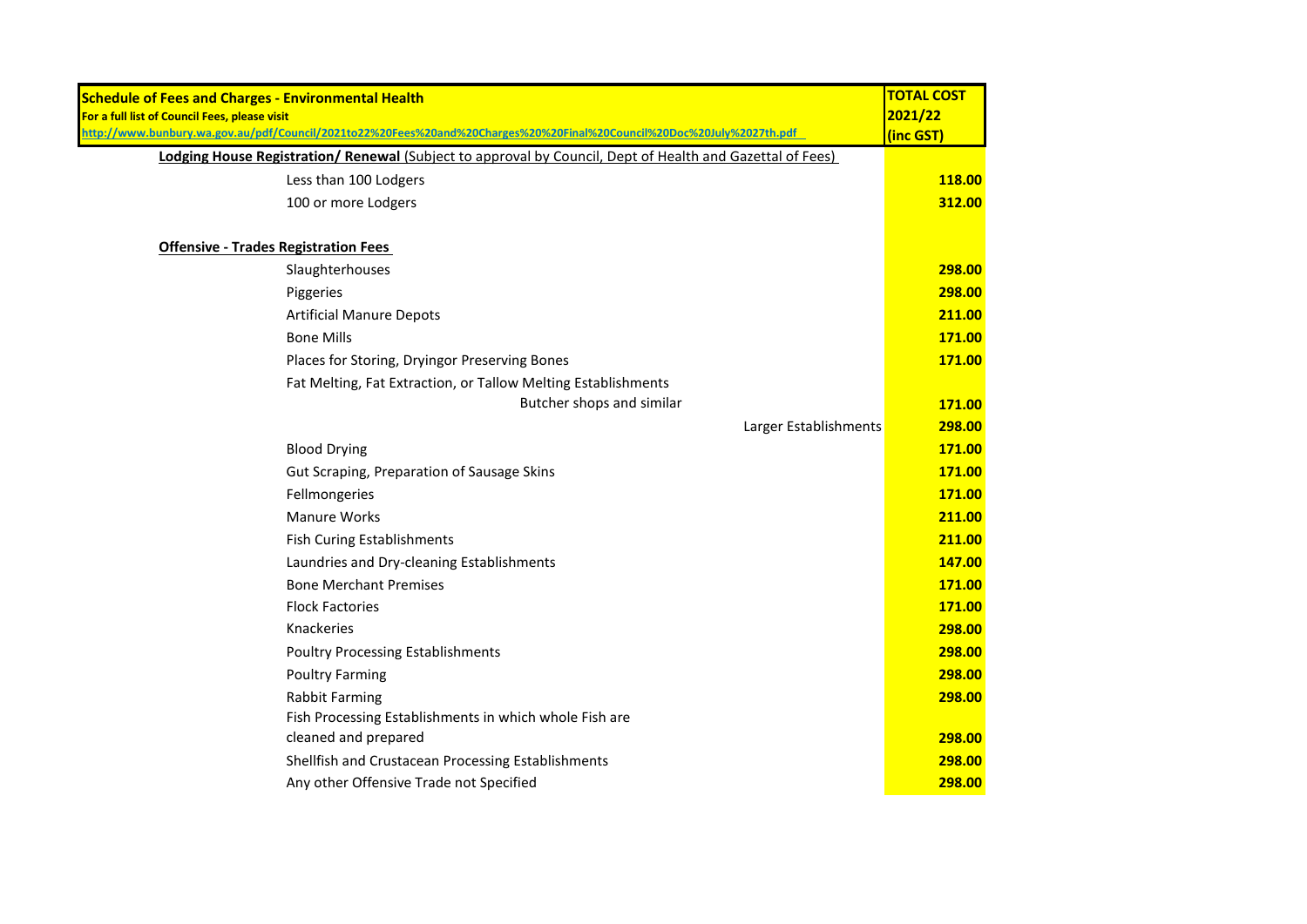|                                                                            |                                                                                              | <b>TOTAL COST</b> |
|----------------------------------------------------------------------------|----------------------------------------------------------------------------------------------|-------------------|
|                                                                            | <b>Schedule of Fees and Charges - Environmental Health</b>                                   | 2021/22           |
|                                                                            |                                                                                              | (inc GST)         |
|                                                                            | <b>Caravan Parks and Camping Grounds</b>                                                     |                   |
|                                                                            | Application/ Renewal of a Licence                                                            | 200.00            |
|                                                                            | Or if additional of the following fees is greater than \$200 - that total amount shall apply |                   |
|                                                                            | Long Stay Site (Fee to be multiplied by number of sites)                                     | 6.00              |
|                                                                            | Short Stay Site (Fee to be multiplied by number of sites)                                    | 6.00              |
|                                                                            | Camp Site (Fee to be multiplied by number of sites)                                          | 3.00              |
|                                                                            | Overflow Site (Fee to be multiplied by number of sites)                                      | 1.50              |
|                                                                            | Additional Fee for by way of Penalty for Renewal after Expiry                                | 20.00             |
|                                                                            | Temporary Licence - pro- rata application/ renewal licence for period of time                |                   |
|                                                                            | licence is in force minimum \$100                                                            | 100.00            |
| <b>Transfer of Licence</b>                                                 |                                                                                              | 100.00            |
| Appeal to Minister                                                         |                                                                                              | 100.00            |
|                                                                            | Approval of Park Homes and Other Structures on Caravan Parks                                 | 158.30            |
| On Site Effluent Disposal                                                  |                                                                                              |                   |
|                                                                            | Local Government Application Fee                                                             | 118.00            |
|                                                                            | Local Government Report Fee                                                                  | 118.00            |
|                                                                            | Issuing a Permit to use an Apparatus                                                         | 118.00            |
| <b>Noise</b>                                                               |                                                                                              |                   |
|                                                                            | Application for a non complying event Regulations 18                                         | 1000.00           |
|                                                                            | Late Fee for an application for non complying even -                                         |                   |
|                                                                            | made less than 60 days prior to event                                                        | 250.00            |
|                                                                            | Noise Monitoring Fee - Min Charge 3hrs to Max \$1200 p/event                                 | 107.00            |
| ** Note: Hourly rate is based on City of Bunbury's Officer charge out rate |                                                                                              |                   |
|                                                                            | Application for approval of out-of-hours construction work                                   |                   |
|                                                                            | (noise management plan) Regulation 13                                                        | 50.00             |
|                                                                            | <b>Public Building (Events) Application Fee</b>                                              |                   |
|                                                                            | Over 50 up to 200 People                                                                     | 207.00            |
|                                                                            | Over 200 People                                                                              | 348.50            |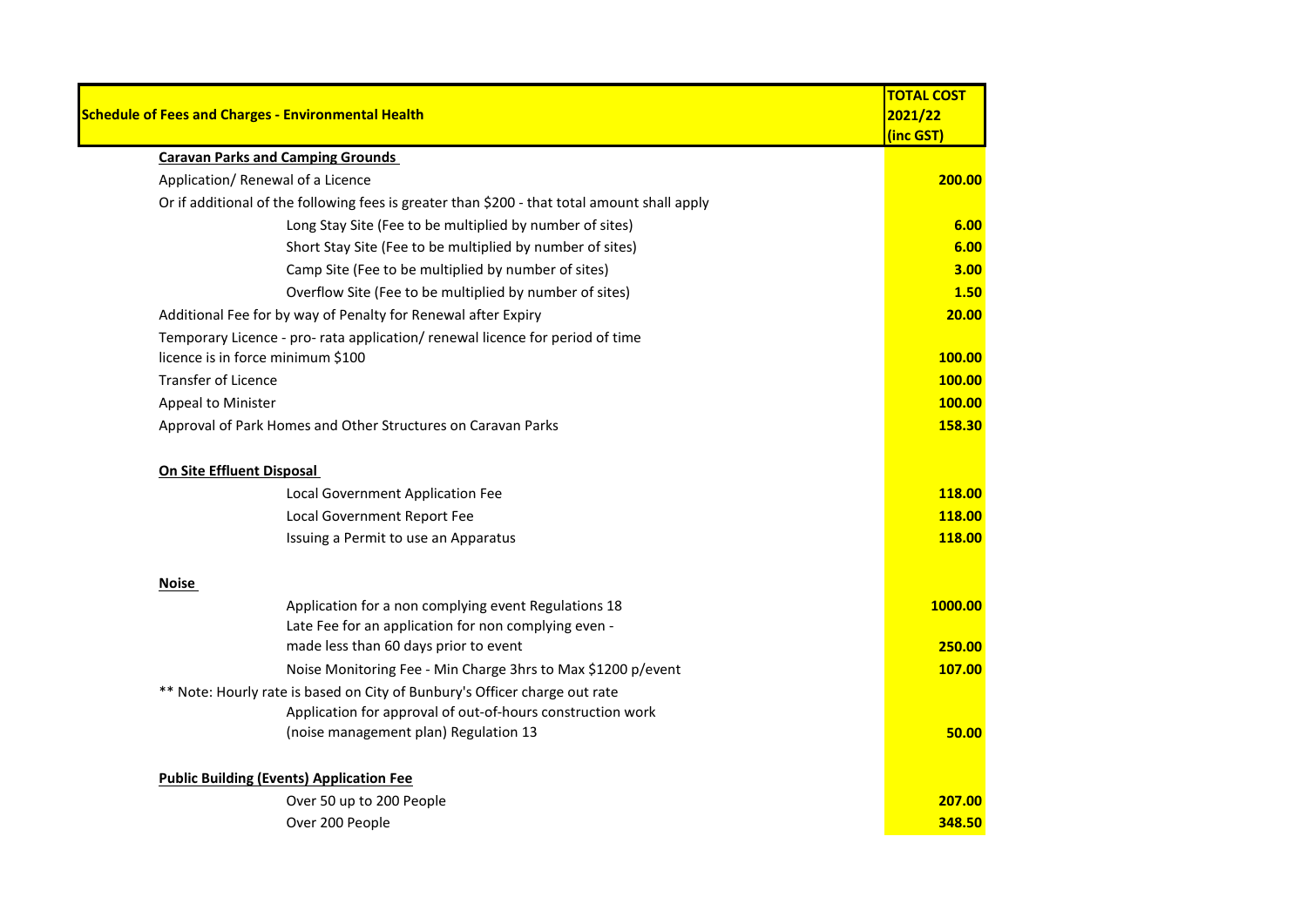|                       |                                                                                                                                                           | <b>TOTAL COST</b> |
|-----------------------|-----------------------------------------------------------------------------------------------------------------------------------------------------------|-------------------|
|                       | <b>Schedule of Fees and Charges - Environmental Health</b>                                                                                                | 2021/22           |
|                       |                                                                                                                                                           | (inc GST)         |
| Food Act 2008         | Note: No Charge for Food Act Fees for Non Profit Groups                                                                                                   |                   |
|                       | Multiple Premises Assessment Fee (i.e. supermarkets)                                                                                                      | 500.80            |
|                       | <b>Audit Review Fee</b>                                                                                                                                   | 64.00             |
|                       | <b>Notification Fee</b>                                                                                                                                   | No charge         |
|                       | <b>Registration Fee</b>                                                                                                                                   | 125.30            |
|                       | High Risk Assessment Fee                                                                                                                                  | 312.90            |
|                       | Medium Risk Assessment Fee                                                                                                                                | 250.40            |
|                       | Low Risk Assessment Fee                                                                                                                                   | 125.30            |
|                       | Settlement Enquiry of a Food Business                                                                                                                     | 62.50             |
|                       | Alteration to existing Food Business Registration Certificate                                                                                             | 38.50             |
|                       | Alfresco Dining Areas - Note: Should a new application be received prior to the end of the licence period,<br>licence fee to be charged on pro rata basis |                   |
|                       | Application Fee for New alfresco Dining Areas                                                                                                             | 50.00             |
|                       | Annual Licence Fee/ Renewal for 10 or Less Chairs                                                                                                         | 150.00            |
|                       | Annual Licence Fee/ Renewal for 11-20 Chairs                                                                                                              | 250.00            |
|                       | Annual Licence Fee/ Renewal for 21-30 Chairs                                                                                                              | 350.00            |
|                       | Annual Licence Fee/ Renewal for 31 or over Chairs                                                                                                         | 450.00            |
|                       | Application for Ammendment to Alfresco Dining Licence                                                                                                     | 38.50             |
|                       | <b>Health Assessments of Building Plans</b>                                                                                                               |                   |
|                       | Application for Approval of Health Premises Plans                                                                                                         | 100.00            |
| <b>Liquor Licence</b> |                                                                                                                                                           |                   |
|                       | Application for Section 39 certificate                                                                                                                    | 124.00            |
|                       | Application for Section 55 Certificate                                                                                                                    | 87.20             |
|                       |                                                                                                                                                           |                   |